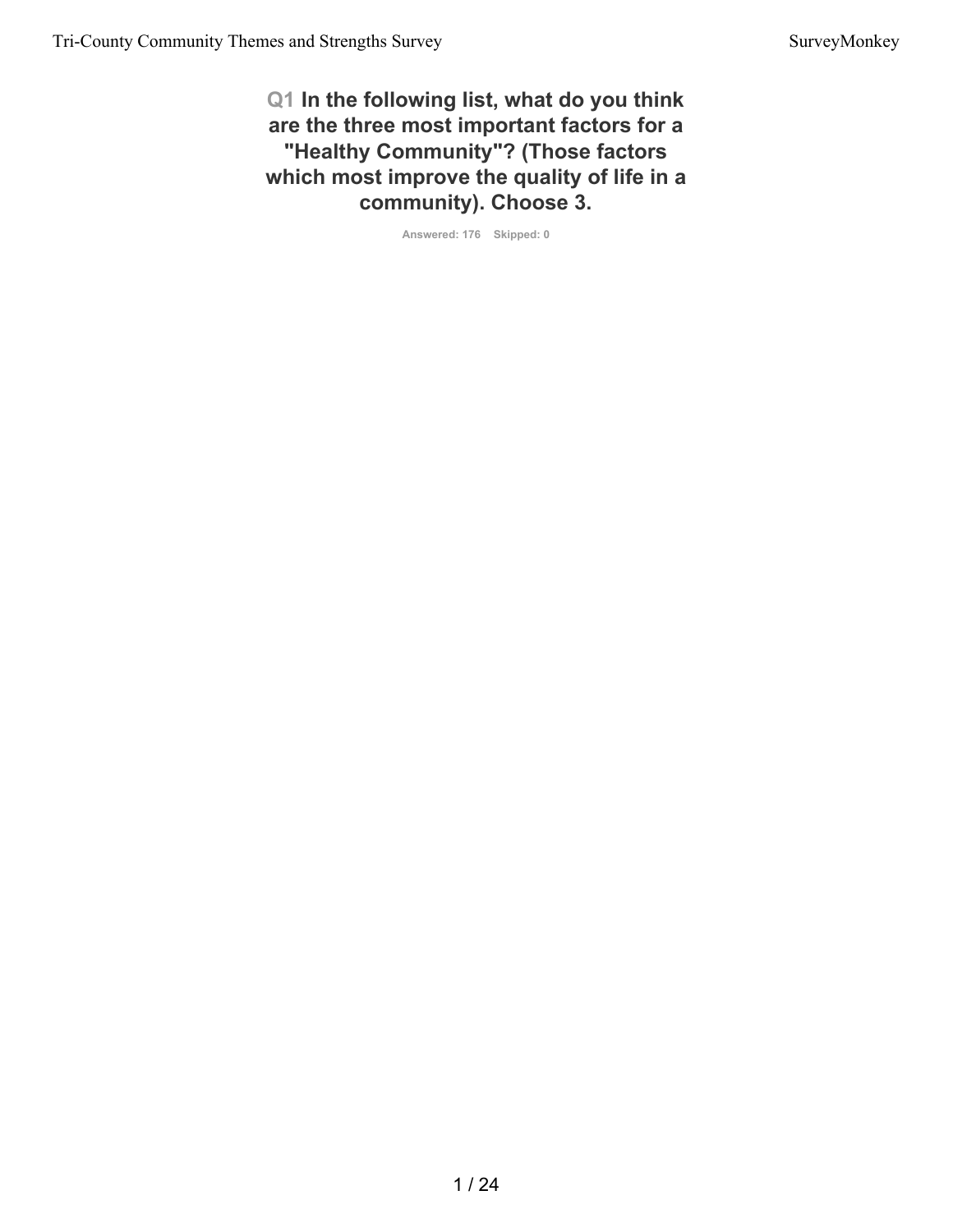

| <b>Answer Choices</b>         | <b>Responses</b> |     |
|-------------------------------|------------------|-----|
| Low Crime/safe neighborhoods  | 67.61%           | 119 |
| Good jobs and healthy economy | 46.02%           | 81  |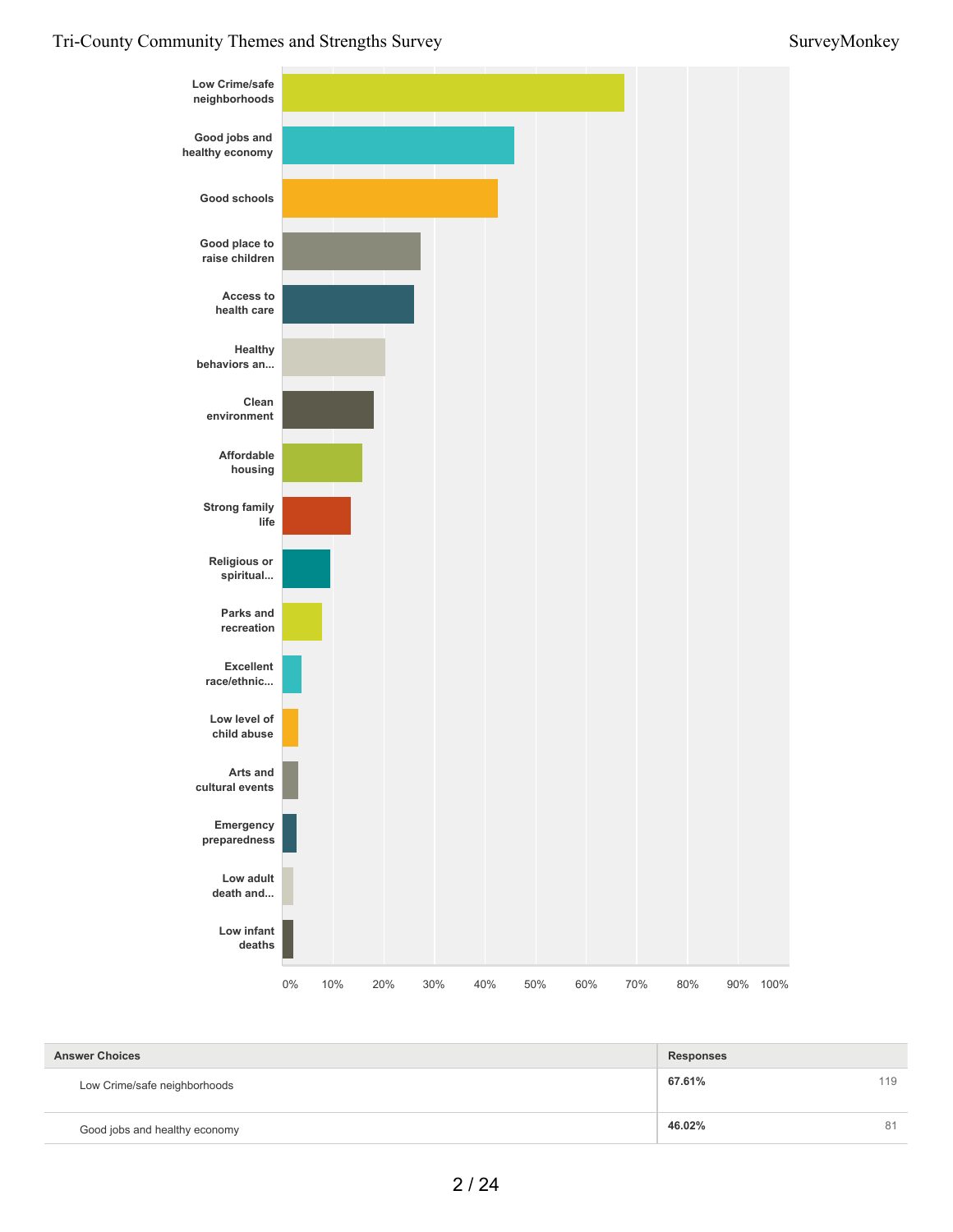#### Tri-County Community Themes and Strengths Survey Survey Survey Survey Survey Survey Survey Survey Survey Survey Survey Survey Survey Survey Survey Survey Survey Survey Survey Survey Survey Survey Survey Survey Survey Surve

| Good schools                      | 42.61% | 75             |
|-----------------------------------|--------|----------------|
| Good place to raise children      | 27.27% | 48             |
| Access to health care             | 26.14% | 46             |
| Healthy behaviors and lifestyles  | 20.45% | 36             |
| Clean environment                 | 18.18% | 32             |
| Affordable housing                | 15.91% | 28             |
| Strong family life                | 13.64% | 24             |
| Religious or spiritual values     | 9.66%  | 17             |
| Parks and recreation              | 7.95%  | 14             |
| Excellent race/ethnic relations   | 3.98%  | $\overline{7}$ |
| Low level of child abuse          | 3.41%  | 6              |
| Arts and cultural events          | 3.41%  | 6              |
| Emergency preparedness            | 2.84%  | 5              |
| Low adult death and disease rates | 2.27%  | $\overline{4}$ |
| Low infant deaths                 | 2.27%  | $\overline{4}$ |
| <b>Total Respondents: 176</b>     |        |                |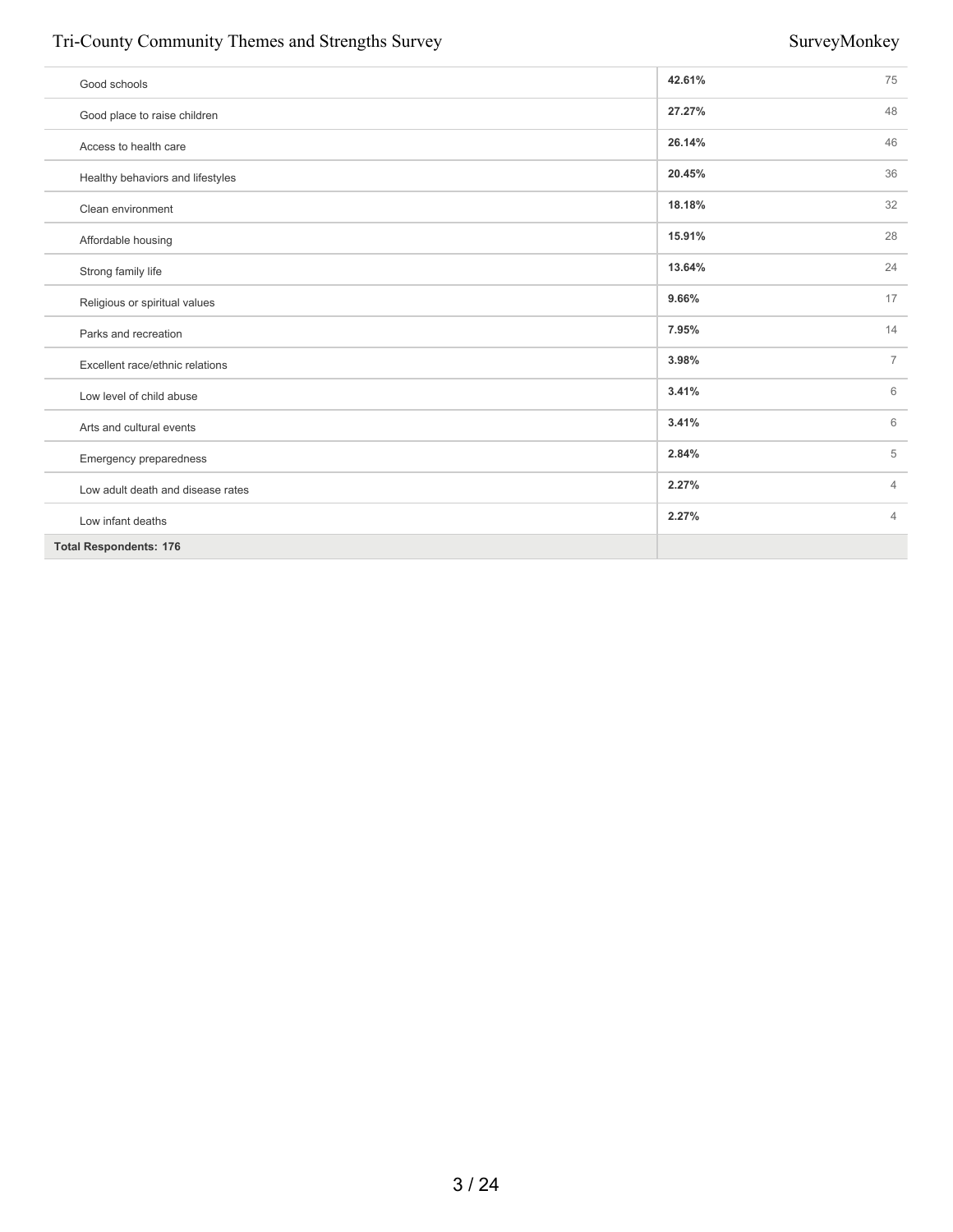#### **Q2 In the following list, what do you think are the three most important "health problems" in our community. (Those problems which have the greatest impact on overall community health). Choose 3.**

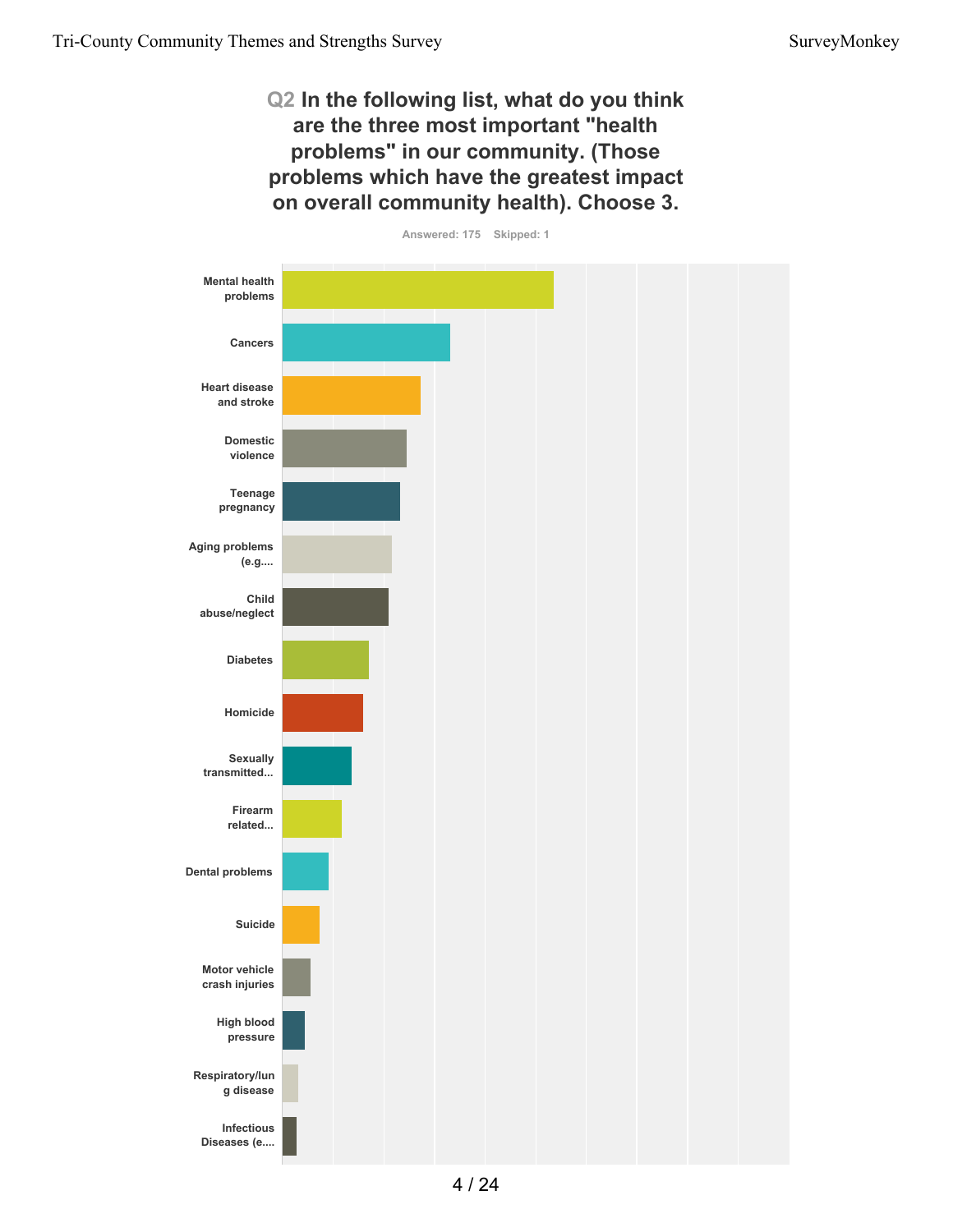### Tri-County Community Themes and Strengths Survey Survey Survey Survey Survey Survey Survey Survey Survey Survey Survey Survey Survey Survey Survey Survey Survey Survey Survey Survey Survey Survey Survey Survey Survey Surve



| <b>Answer Choices</b>                                    | <b>Responses</b> |                |
|----------------------------------------------------------|------------------|----------------|
| Mental health problems                                   | 53.71%           | 94             |
| Cancers                                                  | 33.14%           | 58             |
| Heart disease and stroke                                 | 27.43%           | 48             |
| Domestic violence                                        | 24.57%           | 43             |
| Teenage pregnancy                                        | 23.43%           | 41             |
| Aging problems (e.g. arthritis, health/vision loss, etc) | 21.71%           | 38             |
| Child abuse/neglect                                      | 21.14%           | 37             |
| <b>Diabetes</b>                                          | 17.14%           | 30             |
| Homicide                                                 | 16.00%           | 28             |
| Sexually transmitted disease                             | 13.71%           | 24             |
| Firearm related injuries                                 | 12.00%           | 21             |
| Dental problems                                          | 9.14%            | 16             |
| Suicide                                                  | 7.43%            | 13             |
| Motor vehicle crash injuries                             | 5.71%            | 10             |
| High blood pressure                                      | 4.57%            | 8              |
| Respiratory/lung disease                                 | 3.43%            | 6              |
| Infectious Diseases (e.g. hepatitis, TB, etc)            | 2.86%            | 5              |
| Rape/sexual assault                                      | 2.86%            | 5              |
| <b>HIV/AIDS</b>                                          | 1.14%            | $\overline{2}$ |
| Infant death                                             | 0.57%            | $\mathbf{1}$   |
| Terrorist activities                                     | 0.57%            | $\mathbf{1}$   |
| <b>Total Respondents: 175</b>                            |                  |                |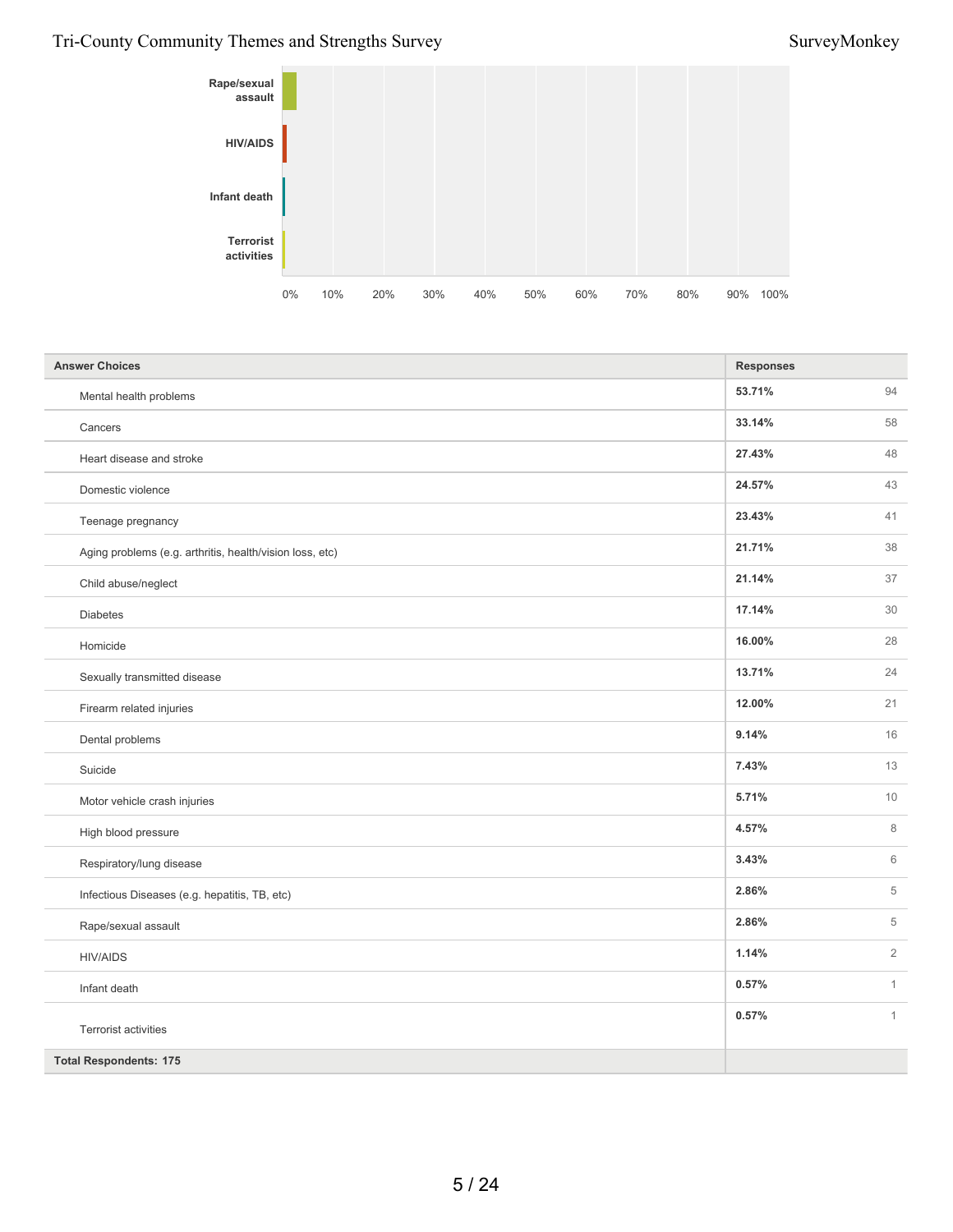#### **Q3 In the following list, what do you think are the three most important "risky behaviors" in our community? (Those behaviors which have the greatest impact on overall community health). Choose 3.**



| <b>Answer Choices</b> | <b>Responses</b> |     |
|-----------------------|------------------|-----|
| Drug abuse            | 57.71%           | 101 |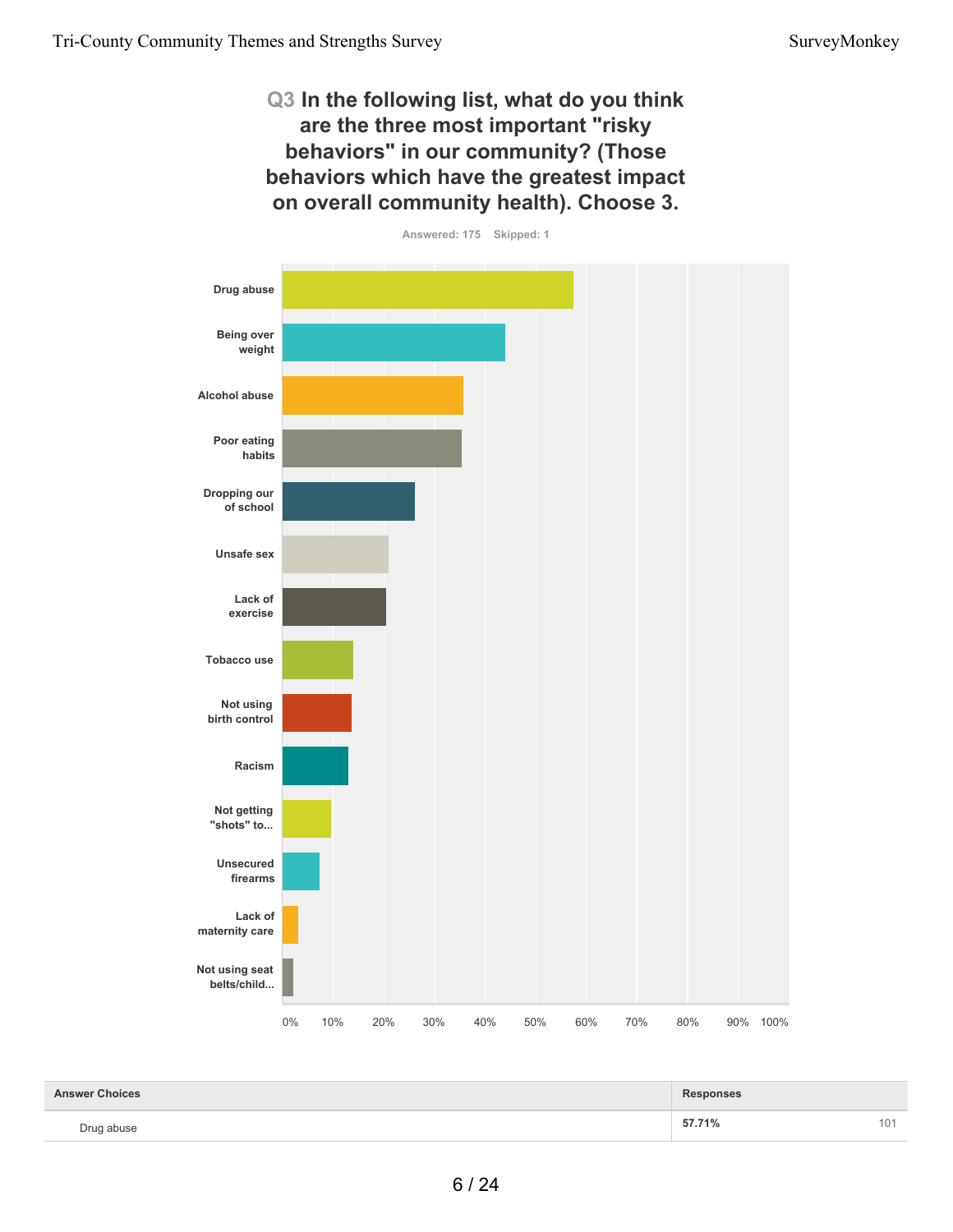#### Tri-County Community Themes and Strengths Survey Survey Survey Survey Survey Survey Survey Survey Survey Survey Survey Survey Survey Survey Survey Survey Survey Survey Survey Survey Survey Survey Survey Survey Survey Surve

| Being over weight                       | 44.00% | 77             |
|-----------------------------------------|--------|----------------|
| Alcohol abuse                           | 36.00% | 63             |
| Poor eating habits                      | 35.43% | 62             |
| Dropping our of school                  | 26.29% | 46             |
| Unsafe sex                              | 21.14% | 37             |
| Lack of exercise                        | 20.57% | 36             |
| Tobacco use                             | 14.29% | 25             |
| Not using birth control                 | 13.71% | 24             |
| Racism                                  | 13.14% | 23             |
| Not getting "shots" to prevent disease  | 9.71%  | 17             |
| Unsecured firearms                      | 7.43%  | 13             |
| Lack of maternity care                  | 3.43%  | 6              |
| Not using seat belts/child safety seats | 2.29%  | $\overline{4}$ |
| <b>Total Respondents: 175</b>           |        |                |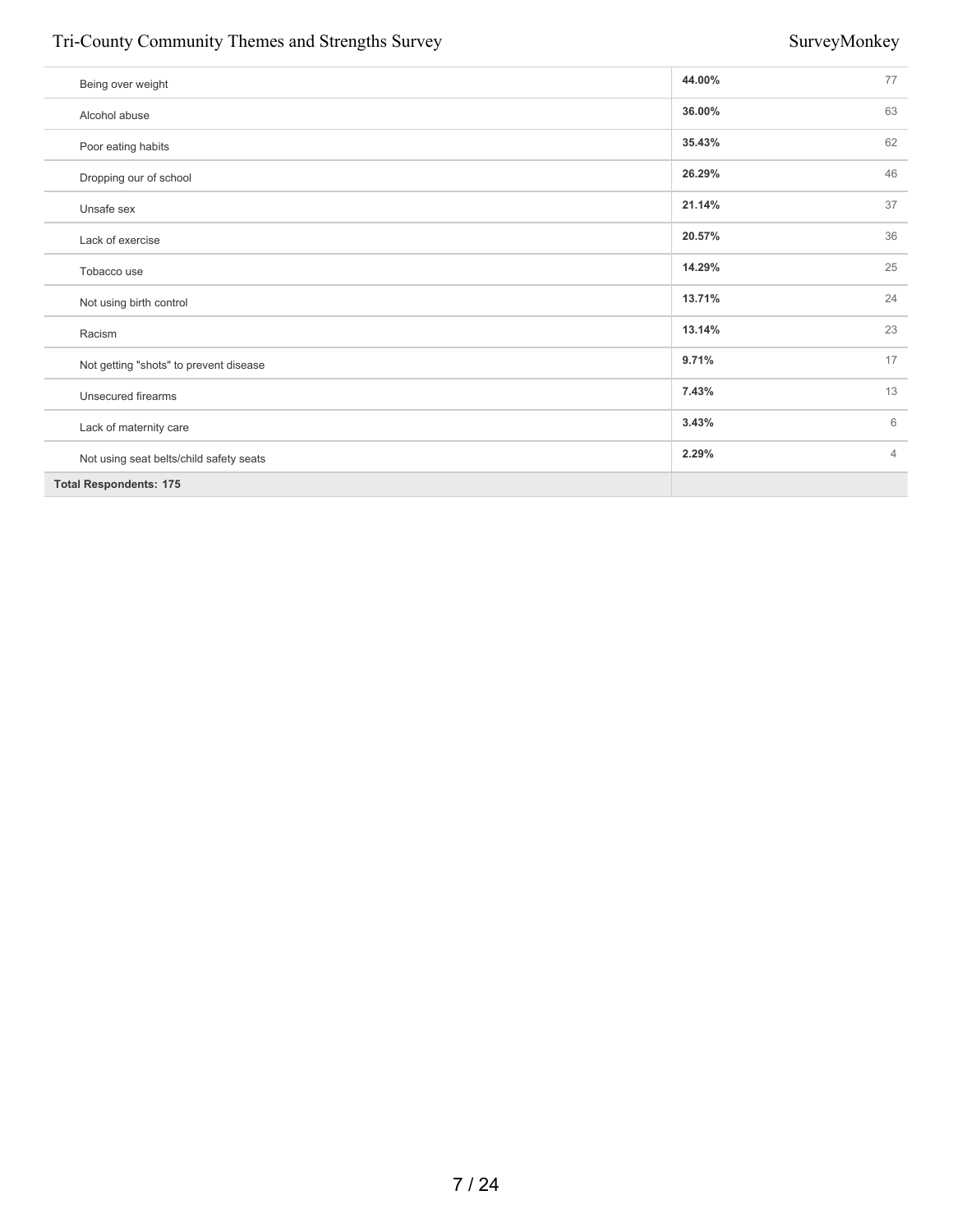

#### **59.43%** 104 **29.14%** 51 **5.71%** 10 **5.71%** 10 **0.00%** 0 **Total 175 Answer Choices Responses** Somewhat healthy Unhealthy Very Unhealthy Healthy Very Healthy

# **Q4 How would you rate the overall health of**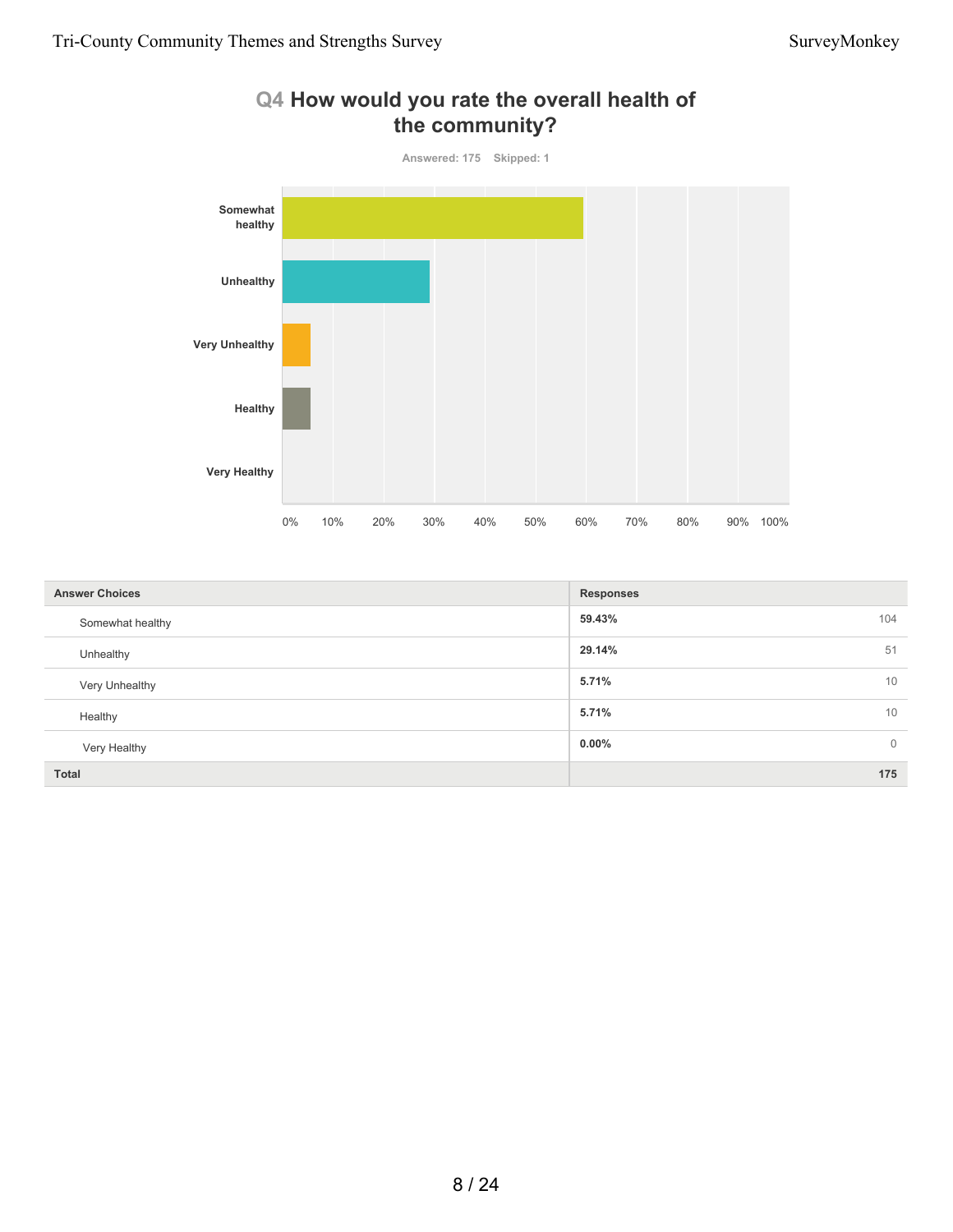

#### **Q5 How would you rate your own personal health?**

| <b>Answer Choices</b> | <b>Responses</b> |
|-----------------------|------------------|
| Somewhat healthy      | 40.91%<br>72     |
| Healthy               | 40.91%<br>72     |
| Unhealthy             | 8.52%<br>15      |
| Very Healthy          | 8.52%<br>15      |
| Very Unhealthy        | 1.14%<br>2       |
| <b>Total</b>          | 176              |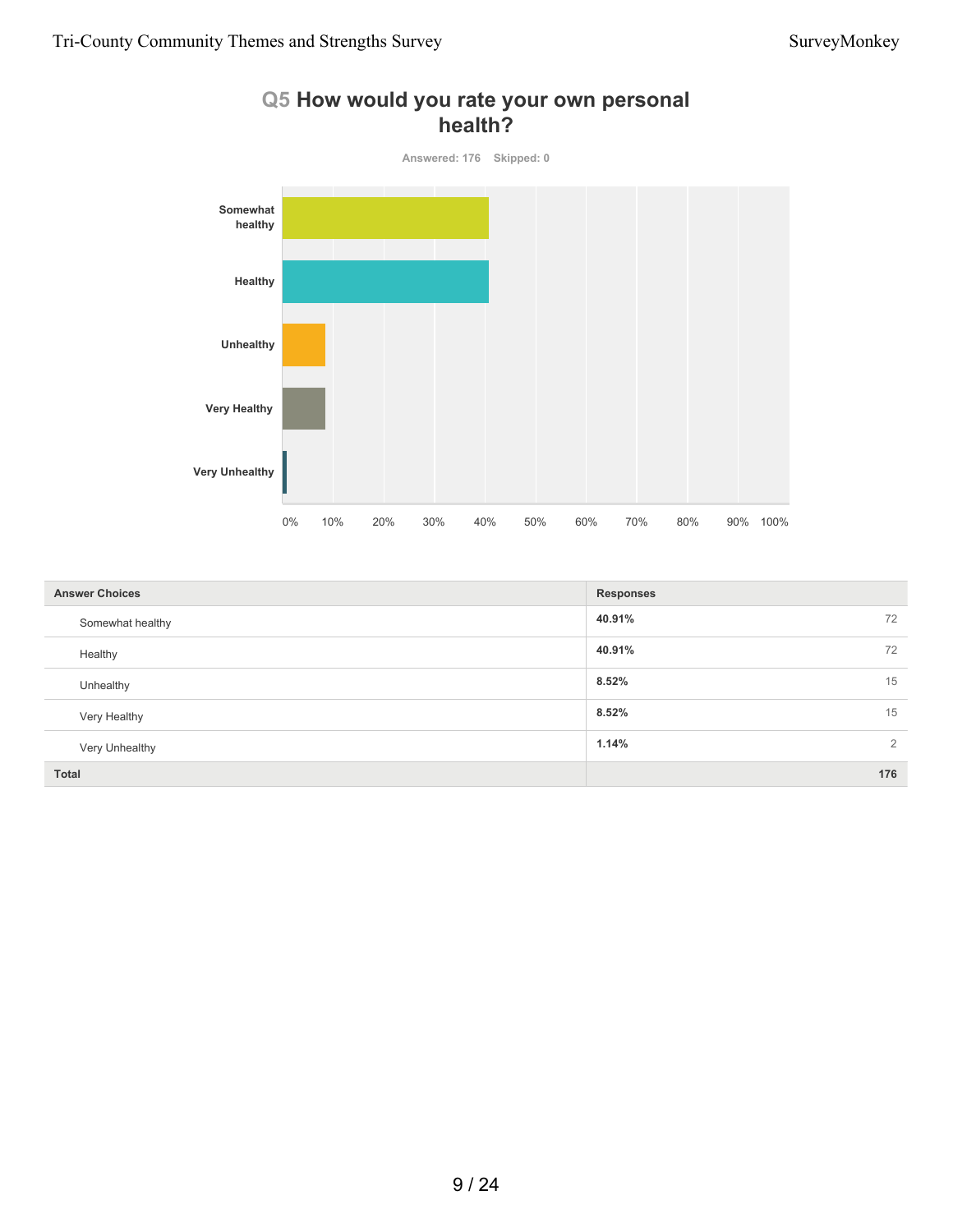#### **Q6 Approximately how many hours per month do you volunteer your time to community service? (e.g., schools, voluntary organizations, churches, hospitals, etc.)**



| <b>Answer Choices</b> | <b>Responses</b> |
|-----------------------|------------------|
| None                  | 55<br>31.25%     |
| 1-5 hours             | 36.36%<br>64     |
| 6-10 hours            | 28<br>15.91%     |
| Over 10 hours         | 16.48%<br>29     |
| Total                 | 176              |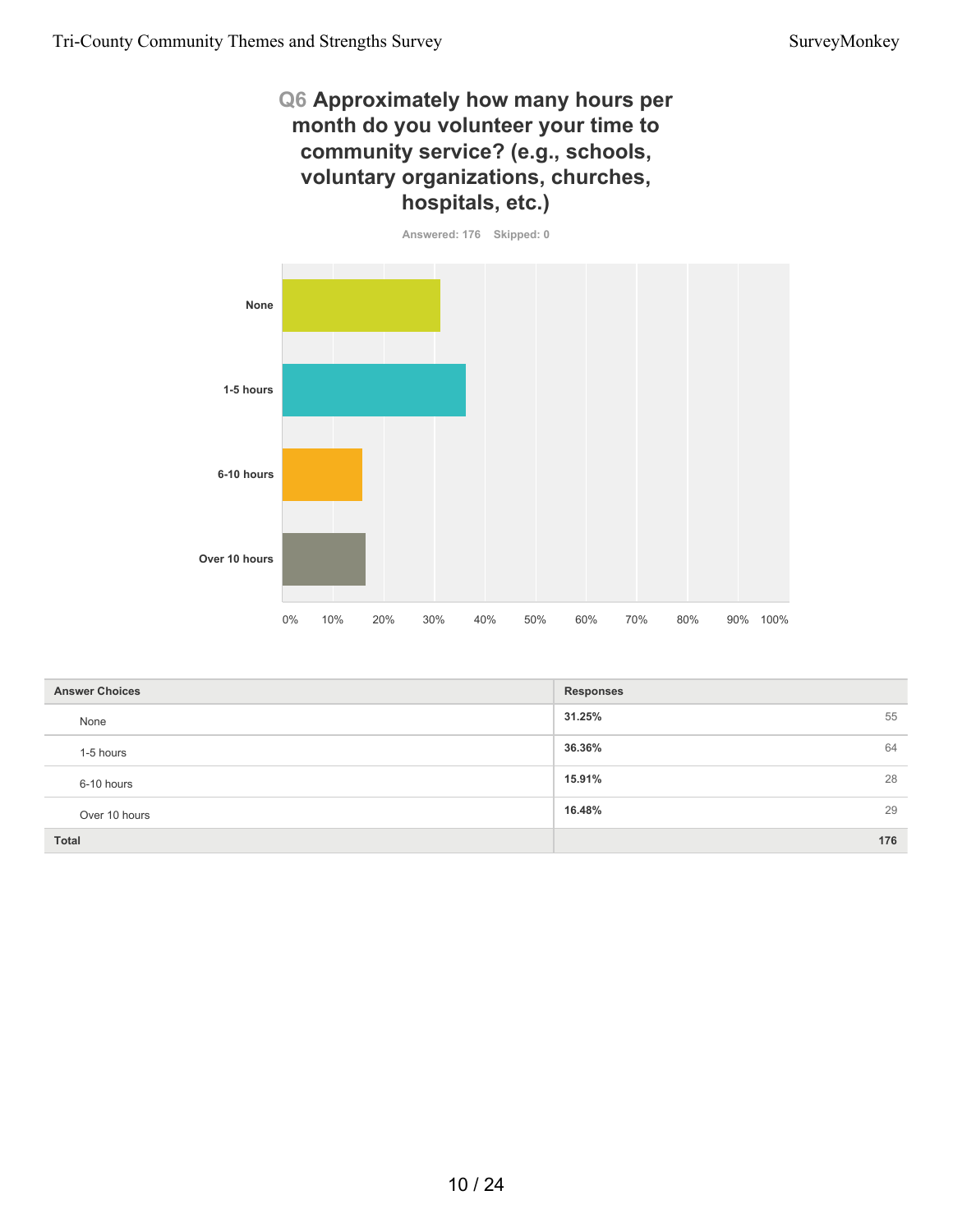

## **Q7 What county do you live in?**

| <b>Answer Choices</b> | <b>Responses</b>         |
|-----------------------|--------------------------|
| Tazewell              | $0.00\%$<br>$\mathbf{0}$ |
| Peoria                | 100.00%<br>176           |
| Woodford              | $0.00\%$<br>$\mathbf{0}$ |
| Other                 | $0.00\%$<br>$\Omega$     |
| <b>Total</b>          | 176                      |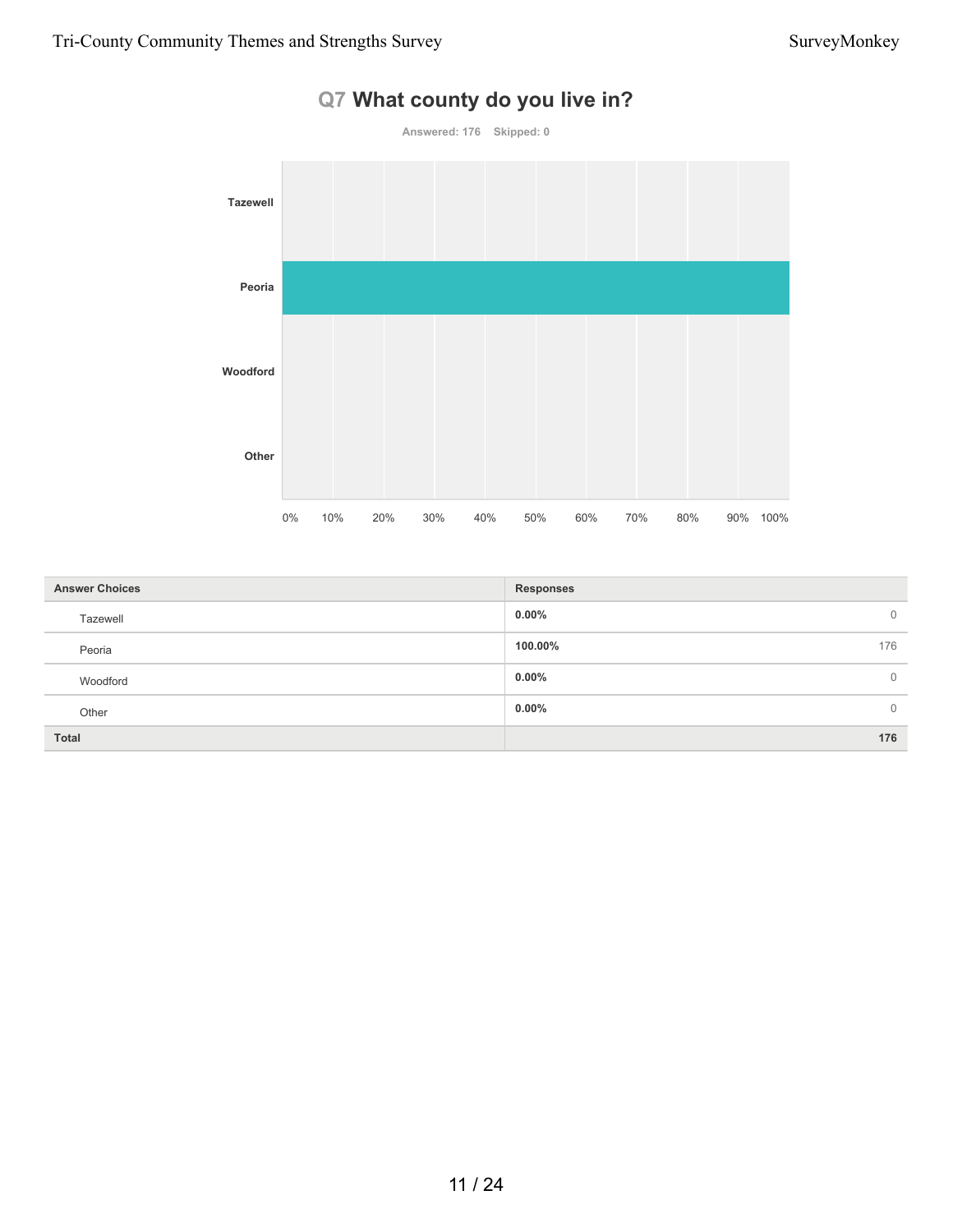### **Q8 Zip code where you live:**

**Answered: 174 Skipped: 2**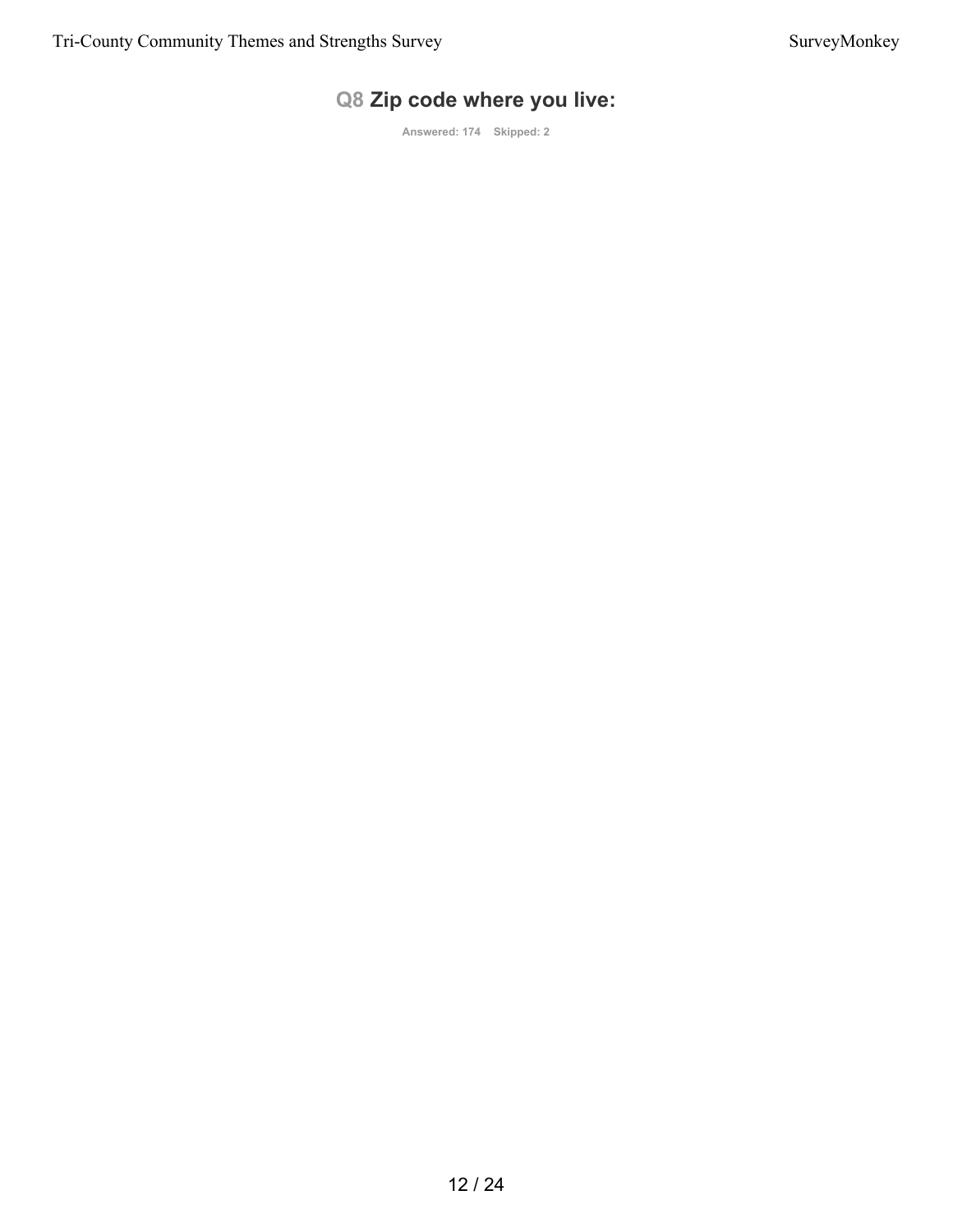

| <b>Answer Choices</b> | <b>Responses</b>        |
|-----------------------|-------------------------|
| 18 - 24               | 2.27%<br>$\overline{4}$ |
| $25 - 34$             | 37<br>21.02%            |
| $35 - 44$             | 38<br>21.59%            |
| 45 - 54               | 23.30%<br>41            |
| $55 - 64$             | 32<br>18.18%            |
| 65 and over           | 24<br>13.64%            |
| <b>Total</b>          | 176                     |

#### **Q9 Age:**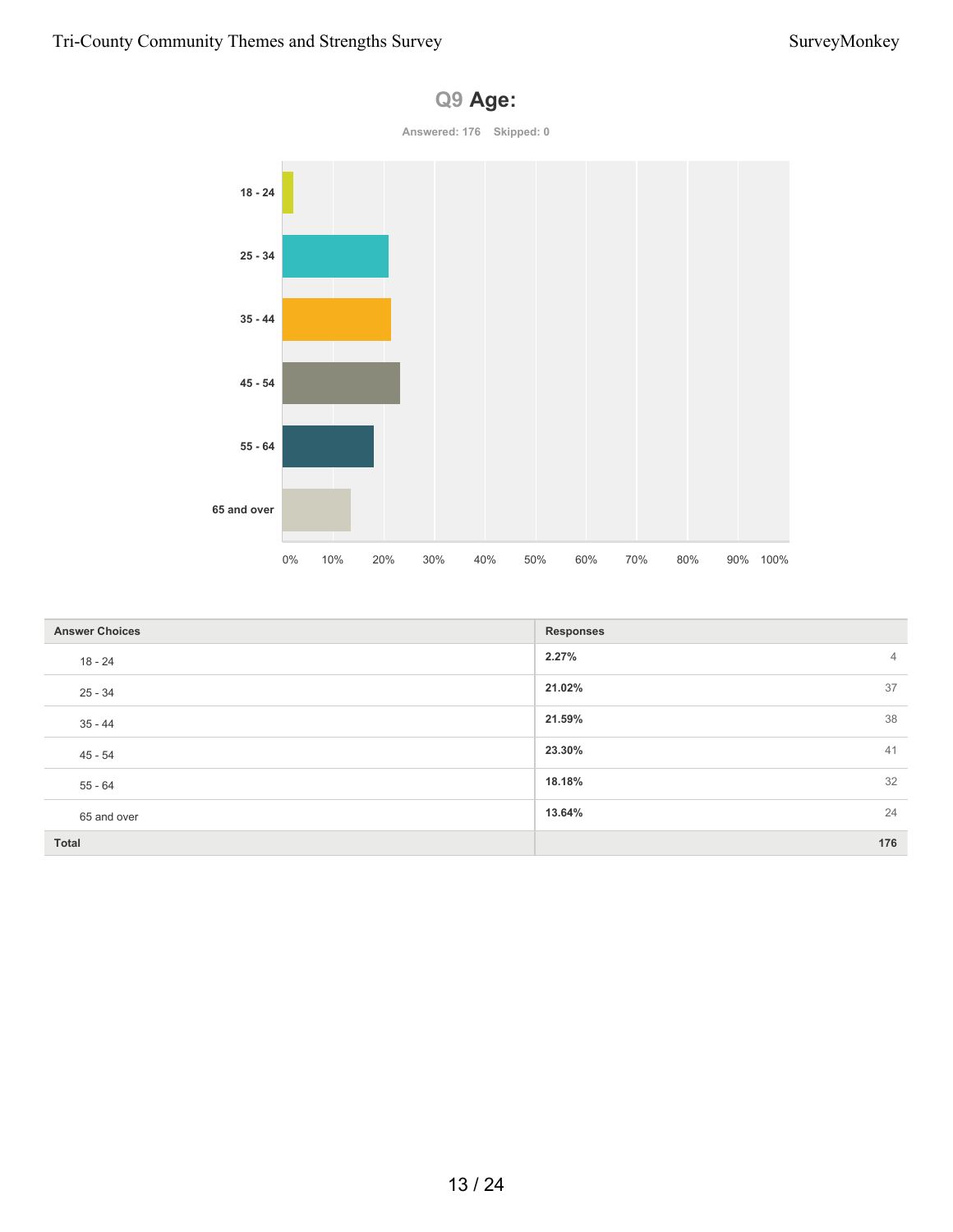#### **Q10 Gender:**



| <b>Answer Choices</b> | <b>Responses</b> |     |
|-----------------------|------------------|-----|
| Male                  | 28.57%           | 50  |
| Female                | 125<br>71.43%    |     |
| <b>Total</b>          |                  | 175 |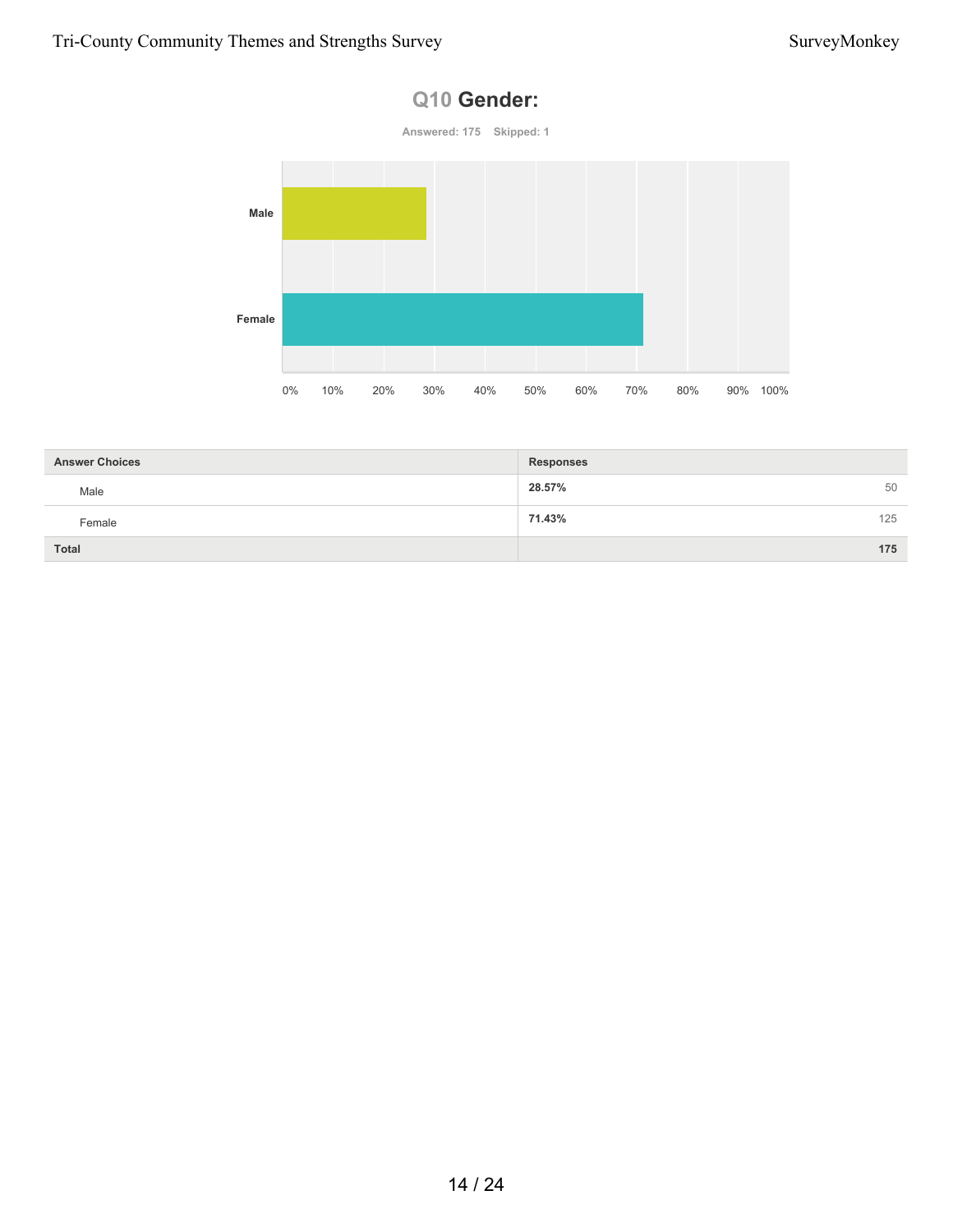

#### **Q11 Ethnic group you most identify with:**

| <b>Answer Choices</b>   | <b>Responses</b>        |
|-------------------------|-------------------------|
| African American/ Black | 10.59%<br>18            |
| Asian/ Pacific Islander | 1.76%<br>3              |
| Hispanic/ Latino        | 1.18%<br>$\overline{2}$ |
| Native American         | $0.00\%$<br>$\mathbf 0$ |
| White                   | 86.47%<br>147           |
| <b>Total</b>            | 170                     |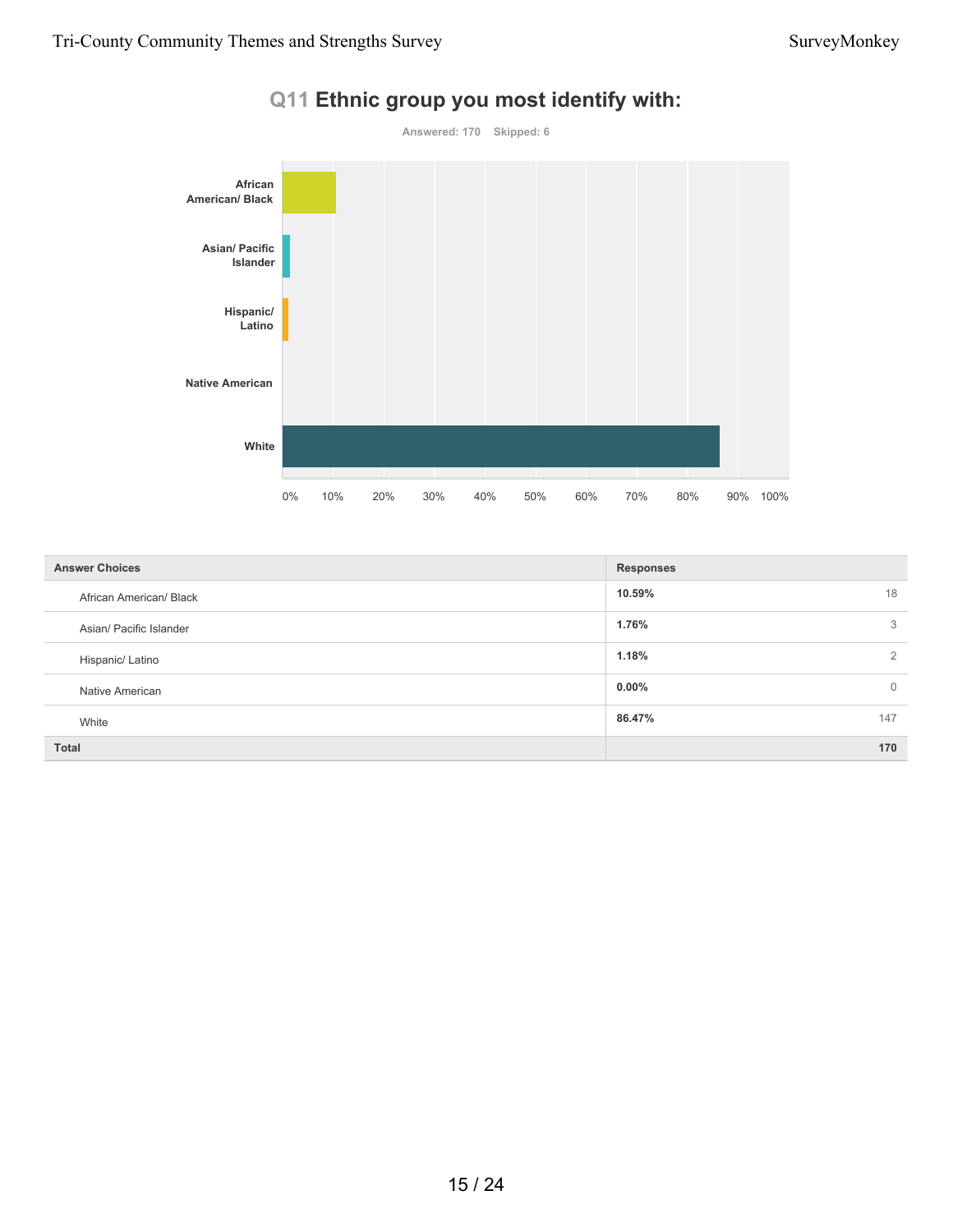#### **Q12 Marital Status:**



| <b>Answer Choices</b> | <b>Responses</b> |
|-----------------------|------------------|
| Married               | 64.16%<br>111    |
| Not married/ Single   | 35.84%<br>62     |
| <b>Total</b>          | 173              |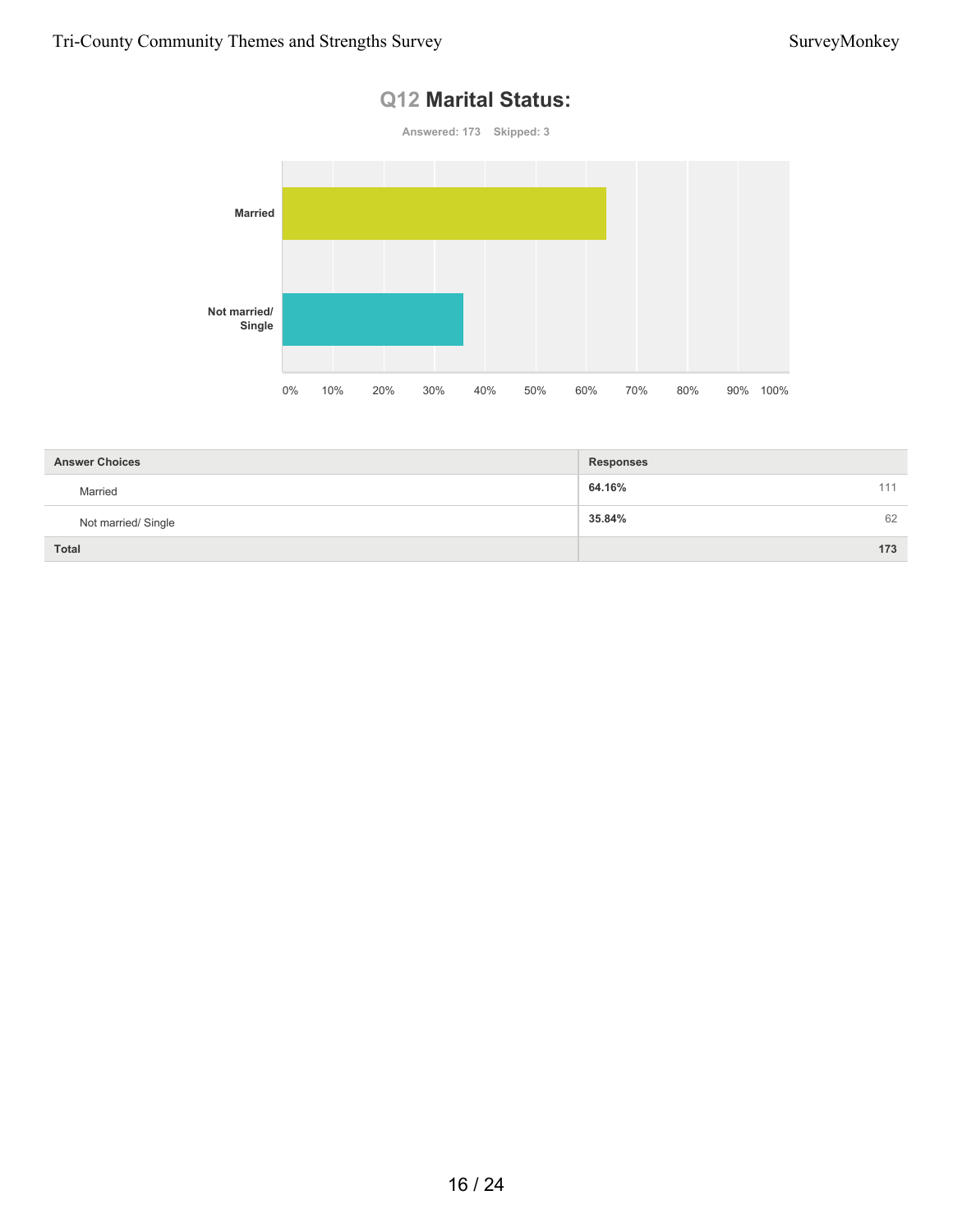

| <b>Answer Choices</b>      | <b>Responses</b> |
|----------------------------|------------------|
| Less than high school      | 0.58%            |
| High school diploma or GED | 21.97%<br>38     |
| College degree or higher   | 77.46%<br>134    |
| <b>Total</b>               | 173              |

#### **Q13 Education:**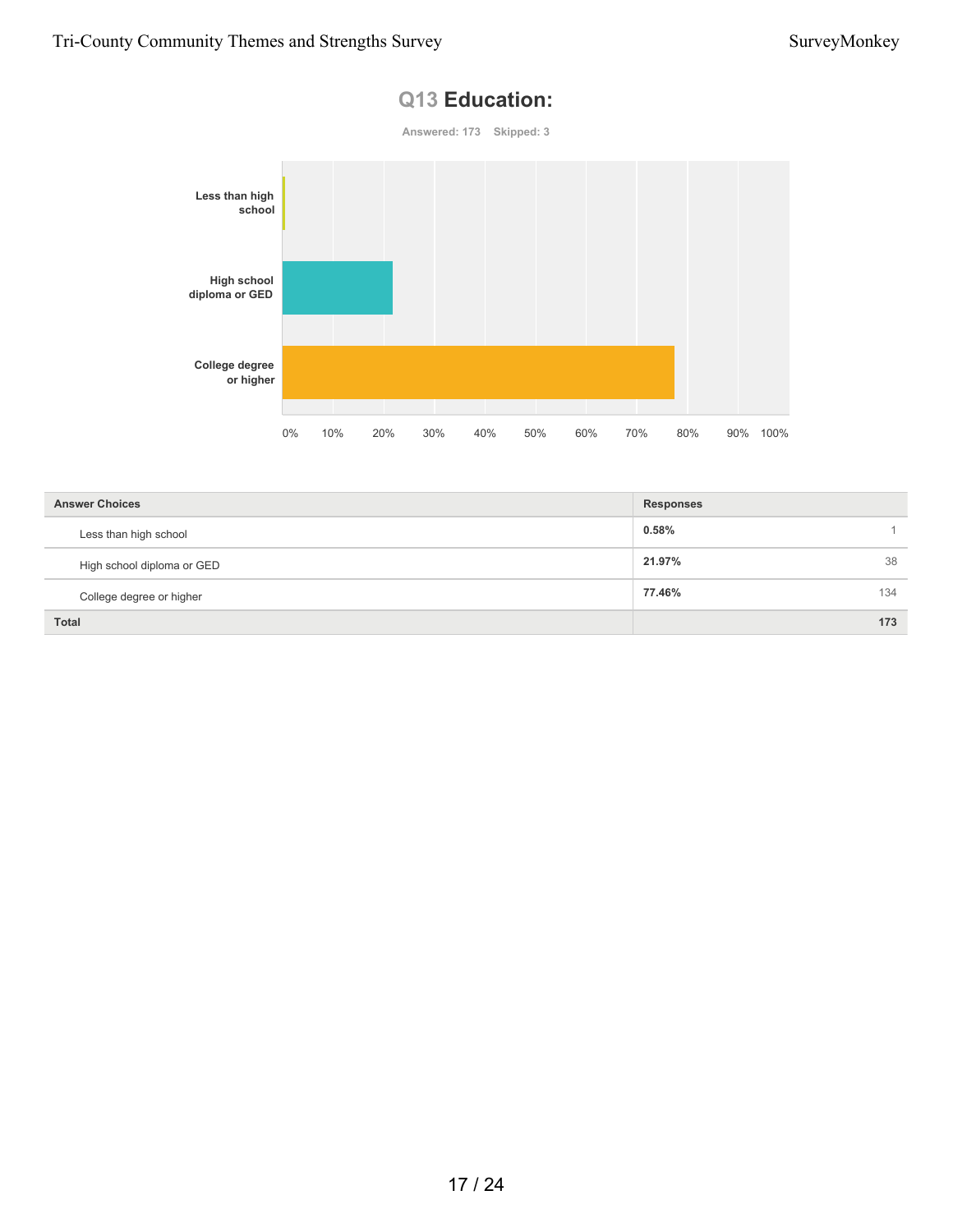

### **Q14 Household income:**

| <b>Answer Choices</b> | <b>Responses</b> |
|-----------------------|------------------|
| Less than \$20,000    | 0.59%            |
| \$20,000 to \$29,999  | 20<br>11.76%     |
| \$30,000 to \$49,999  | 38<br>22.35%     |
| \$50,000 to \$69,999  | 11.76%<br>20     |
| Over \$70,000         | 53.53%<br>91     |
| <b>Total</b>          | 170              |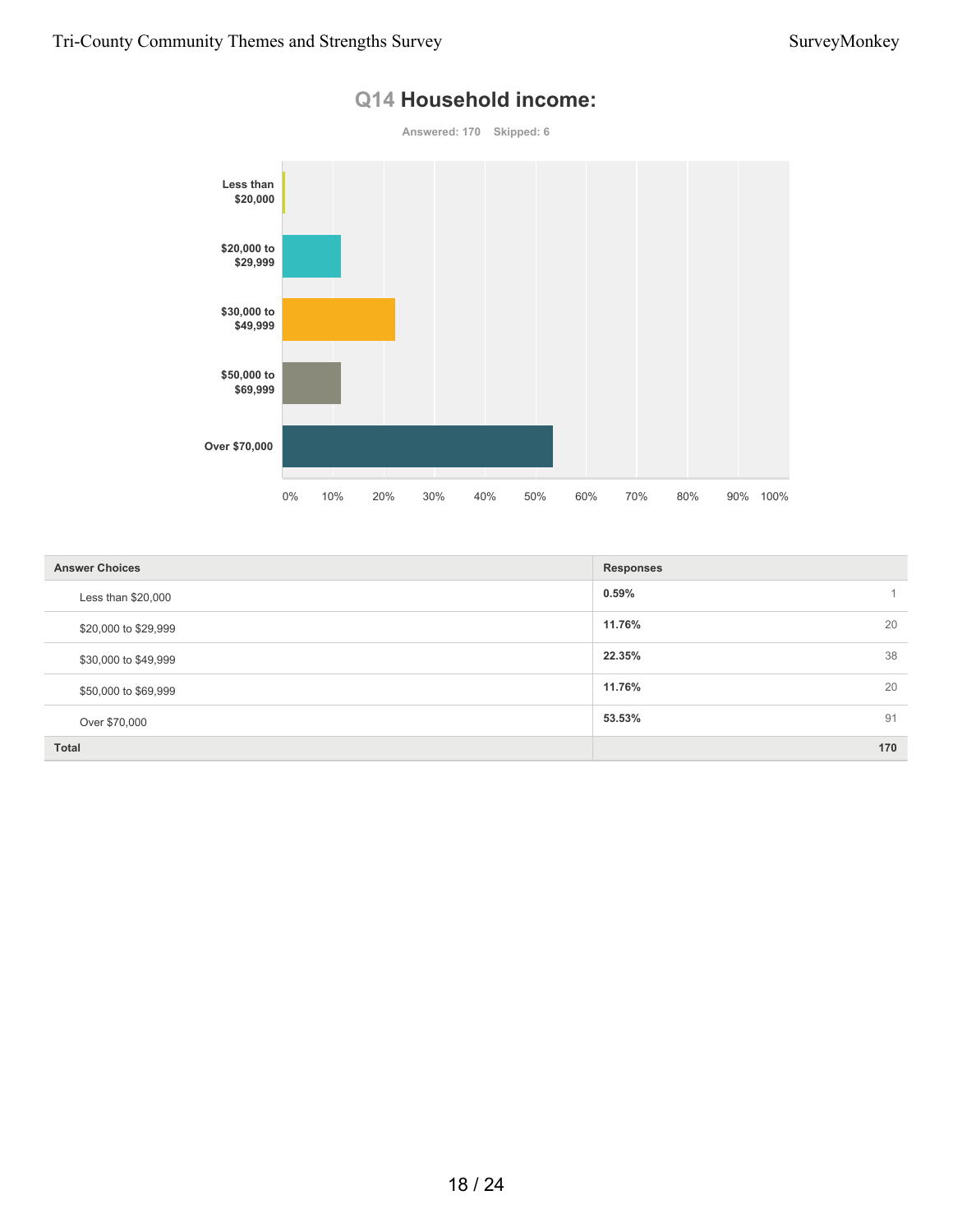#### **Q15 How many people reside in your household?**

**Answered: 170 Skipped: 6**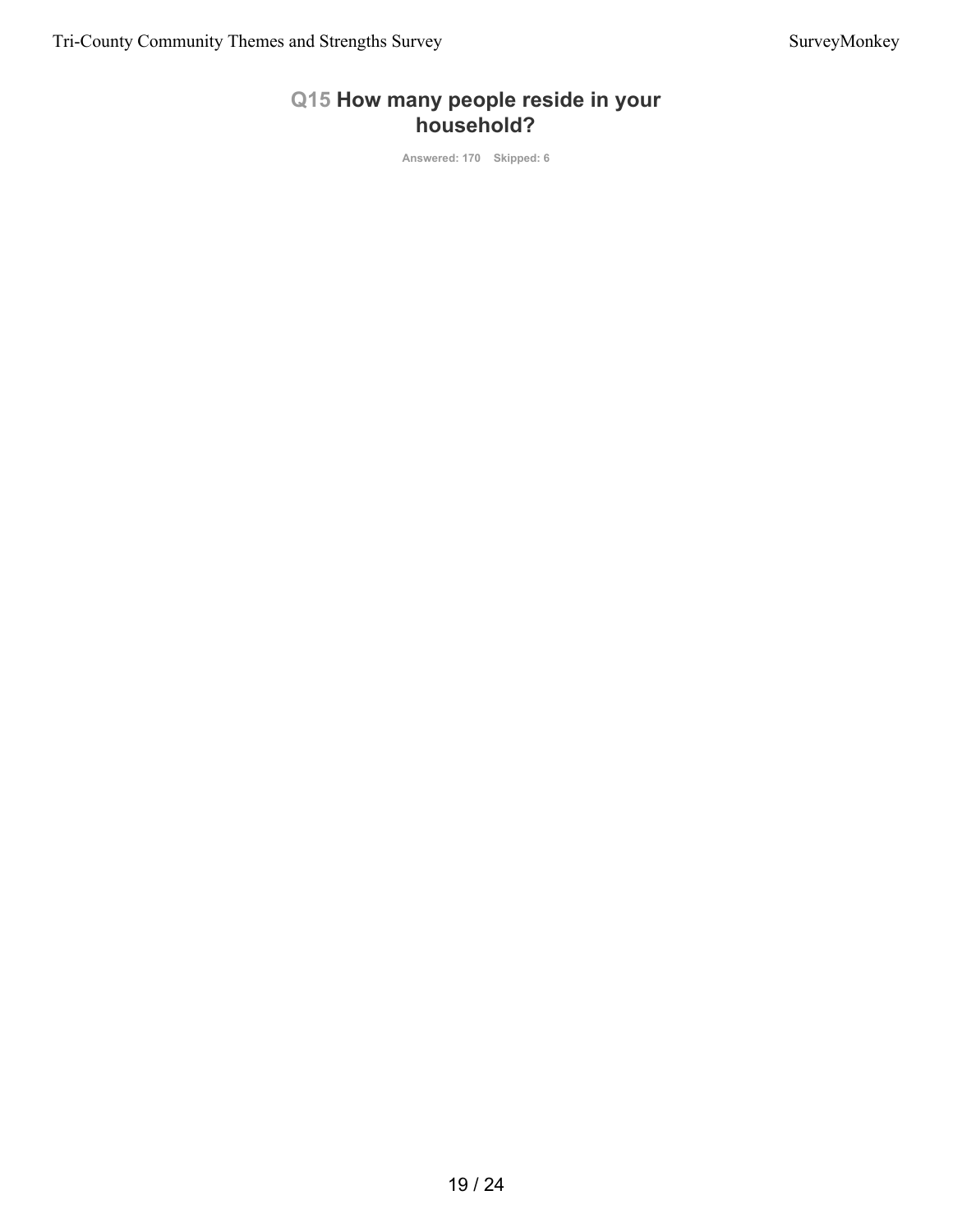

### **Q16 How do you pay for your health care? (Check all that apply).**

| <b>Answer Choices</b>                                        | <b>Responses</b> |              |
|--------------------------------------------------------------|------------------|--------------|
| Pay cash (no insurance)                                      | 3.51%            | 6            |
| Health insurance (e.g., private insurance, Blue Shield, HMO) | 87.13%           | 149          |
| Medicaid                                                     | 9.36%            | 16           |
| Medicare                                                     | 13.45%           | 23           |
| Veterans' Administration                                     | 2.92%            | 5            |
| Indian Health Services                                       | $0.00\%$         | $\mathbf{0}$ |
| <b>Total Respondents: 171</b>                                |                  |              |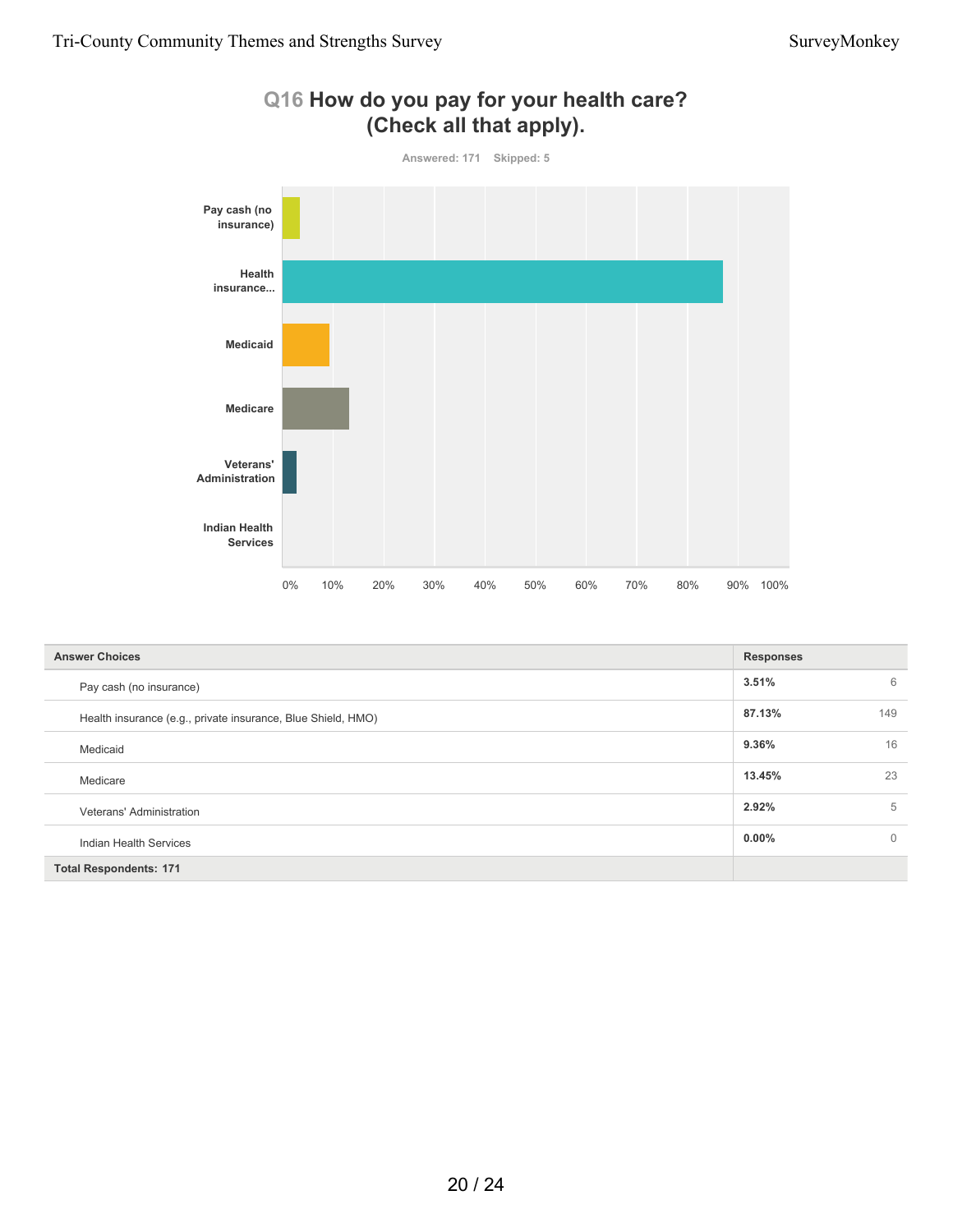

| Q17 How did you learn about this survey? |  |  |  |  |  |
|------------------------------------------|--|--|--|--|--|
|------------------------------------------|--|--|--|--|--|

| <b>Answer Choices</b> | <b>Responses</b>        |
|-----------------------|-------------------------|
| Newspaper             | 32<br>28.07%            |
| Church                | 5<br>4.39%              |
| Personal contact      | 29<br>25.44%            |
| Workplace             | 48<br>42.11%            |
| School                | $0.00\%$<br>$\mathbf 0$ |
| Doctor's Office       | $\mathbf 0$<br>$0.00\%$ |
| <b>Total</b>          | 114                     |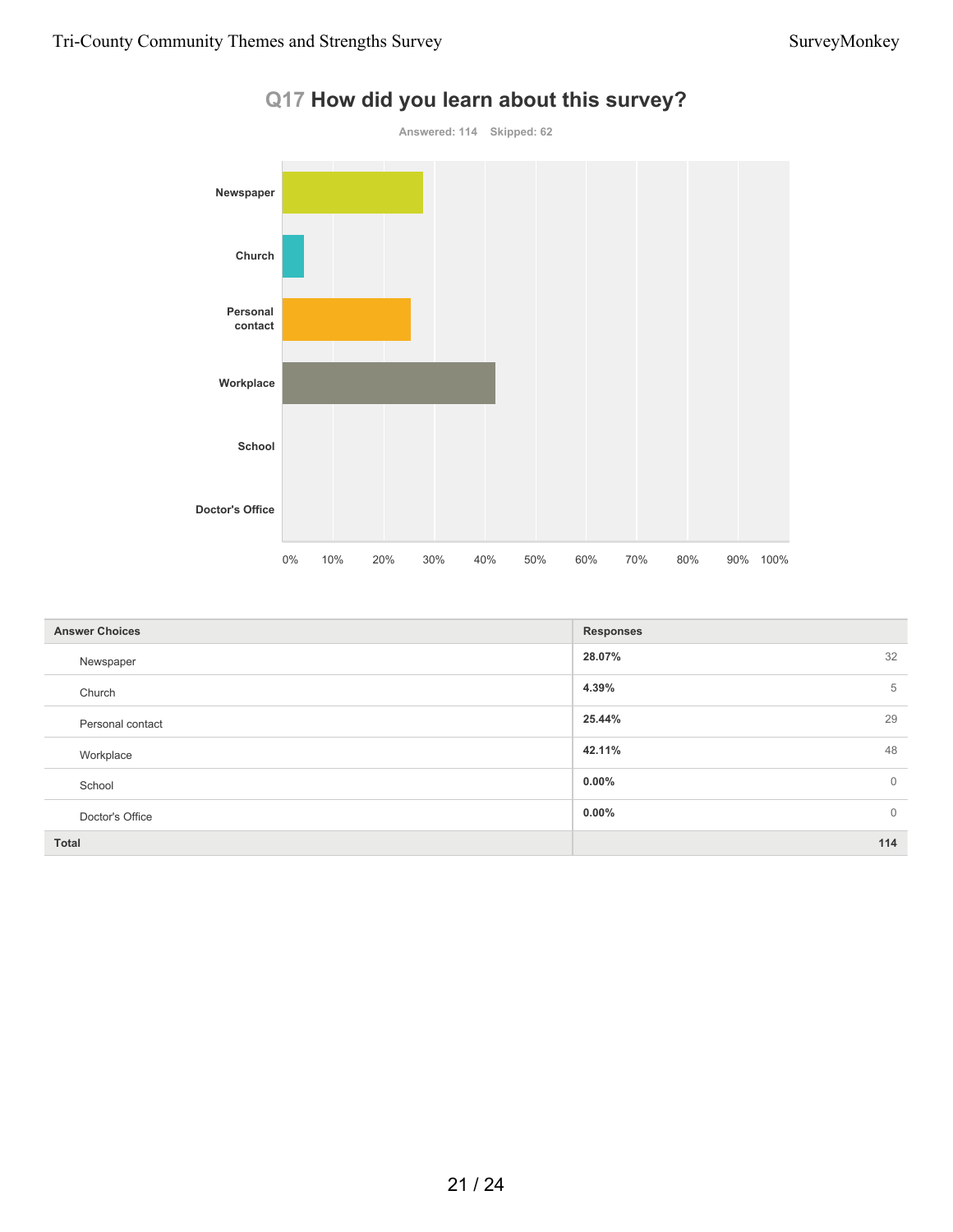

#### **Q18 Quality of Life**

|                                                                                                                                                                        | <b>Strongly</b><br><b>Yes</b> | Yes          | <b>Neutral</b> | <b>No</b>    | Strongly<br><b>No</b> | <b>Total</b> | Weighted<br>Average |
|------------------------------------------------------------------------------------------------------------------------------------------------------------------------|-------------------------------|--------------|----------------|--------------|-----------------------|--------------|---------------------|
| Are you satisfied with the quality of life in our community? (Consider your<br>sense of safety, well being, participation in community life and associations,<br>etc.) | 5.75%<br>10                   | 44.83%<br>78 | 20.11%<br>35   | 23.56%<br>41 | 5.75%<br>10           | 174          | 2.79                |
| Are you satisfied with the health care system in the community? (Consider<br>access, cost, availability, quality, and options in health care).                         | 13.71%<br>24                  | 41.71%<br>73 | 17.14%<br>30   | 22.29%<br>39 | 5.14%                 | 175          | 2.63                |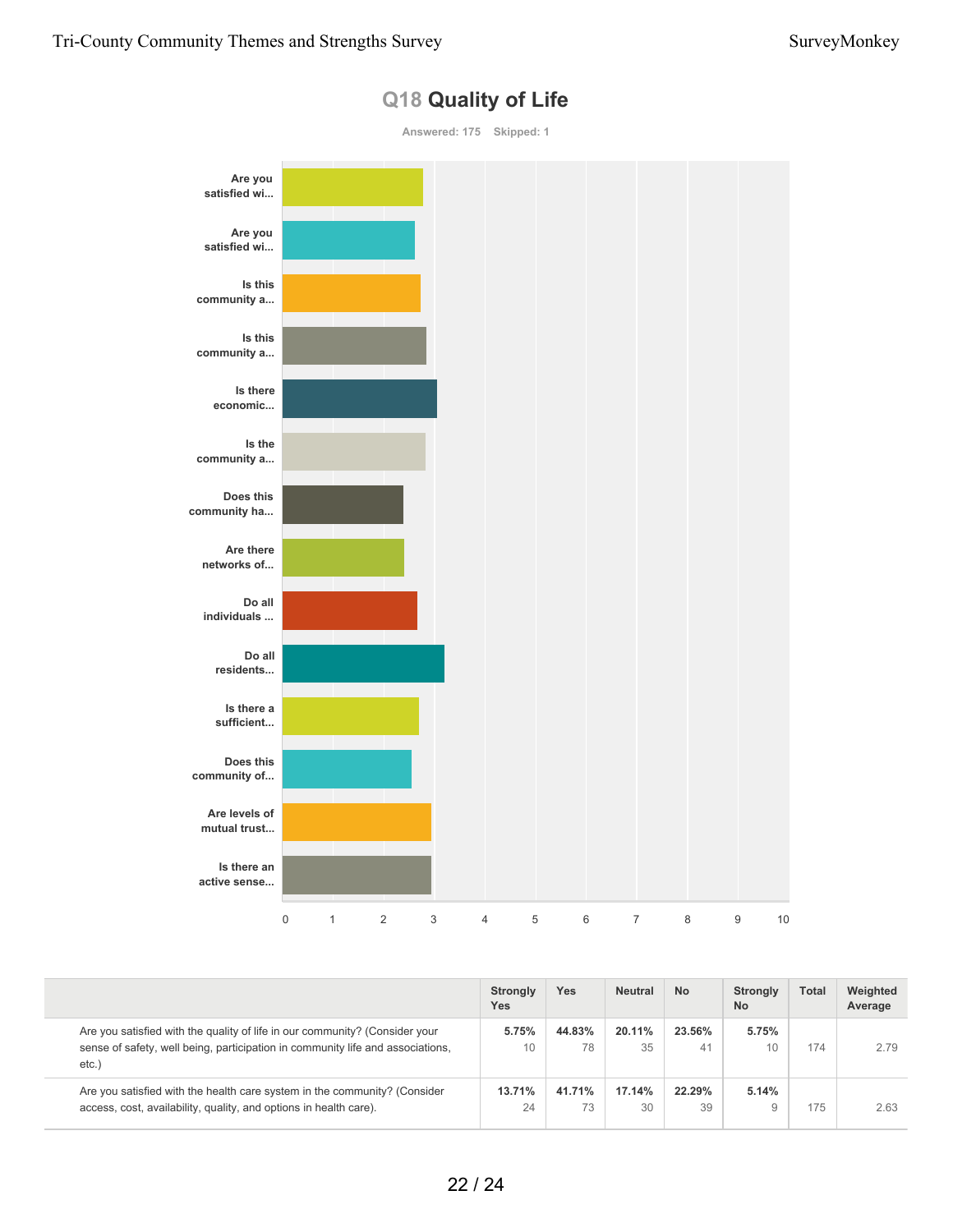#### Tri-County Community Themes and Strengths Survey Survey Survey Survey Survey Survey Survey Survey Survey Survey

| Is this community a good place to raise children? (Consider school quality, day<br>care, after school programs, recreation, etc.)                                                                                                        | 9.71%<br>17  | 36.57%<br>64 | 28.57%<br>50 | 20.57%<br>36 | 4.57%<br>8              | 175 | 2.74 |
|------------------------------------------------------------------------------------------------------------------------------------------------------------------------------------------------------------------------------------------|--------------|--------------|--------------|--------------|-------------------------|-----|------|
| Is this community a good place to grow old? (Consider elder-friendly housing,<br>transportation to medical services, churches, shopping; elder day care, social<br>support for the elderly living alone, meals on wheels, etc.)          | 9.71%<br>17  | 32.00%<br>56 | 28.00%<br>49 | 24.57%<br>43 | 5.71%<br>10             | 175 | 2.85 |
| Is there economic opportunity in the community? (Consider locally owned and<br>operated business, jobs with career growth, job training/ higher education<br>opportunities, affordable housing, reasonable commute, etc.)                | 3.43%<br>6   | 30.29%<br>53 | 32.00%<br>56 | 25.71%<br>45 | 8.57%<br>15             | 175 | 3.06 |
| Is the community a safe place to live? (Consider residents' perceptions of<br>safety in the home, the workplace, schools, playgrounds, parks and the mall.<br>Do neighbors know and trust one another? Do they look out for one another? | 6.86%<br>12  | 36.00%<br>63 | 28.57%<br>50 | 23.43%<br>41 | 5.14%<br>9              | 175 | 2.84 |
| Does this community have clean air and clean water? (Consider auto<br>emissions, mass transit, car pooling, water quality, public policy and<br>state/county legislation).                                                               | 10.92%<br>19 | 53.45%<br>93 | 21.84%<br>38 | 11.49%<br>20 | 2.30%<br>$\overline{4}$ | 174 | 2.41 |
| Are there networks of support for individuals and families (neighbors, support<br>groups, faith community outreach, agencies, organizations) during times of<br>stress and need?                                                         | 9.71%<br>17  | 52.00%<br>91 | 28.00%<br>49 | 5.71%<br>10  | 4.57%<br>8              | 175 | 2.43 |
| Do all individuals and groups have the opportunity to contribute to and<br>participate in the community's quality of life?                                                                                                               | 8.62%<br>15  | 41.38%<br>72 | 27.59%<br>48 | 18.97%<br>33 | 3.45%<br>6              | 174 | 2.67 |
| Do all residents perceive that they- individually and collectively- can make the<br>community a better place to live?                                                                                                                    | 3.45%<br>6   | 22.99%<br>40 | 28.16%<br>49 | 39.66%<br>69 | 5.75%<br>10             | 174 | 3.21 |
| Is there a sufficient number of health and social services in the community?                                                                                                                                                             | 7.43%<br>13  | 42.29%<br>74 | 29.14%<br>51 | 13.71%<br>24 | 7.43%<br>13             | 175 | 2.71 |
| Does this community offer a variety of stores convenient to meet daily needs?<br>(Consider grocery, pharmacy, fuel, and clothing)                                                                                                        | 10.86%<br>19 | 48.00%<br>84 | 19.43%<br>34 | 16.57%<br>29 | 5.14%<br>9              | 175 | 2.57 |
| Are levels of mutual trust and respect increasing among community partners as<br>they participate in collaborative activities to achieve shared community goals?                                                                         | 4.00%<br>7   | 32.00%<br>56 | 34.86%<br>61 | 22.86%<br>40 | 6.29%<br>11             | 175 | 2.95 |
| Is there an active sense of civic responsibility and engagement, and of civic<br>pride in shared accomplishments?                                                                                                                        | 5.14%<br>9   | 28.57%<br>50 | 37.14%<br>65 | 25.71%<br>45 | 3.43%<br>6              | 175 | 2.94 |